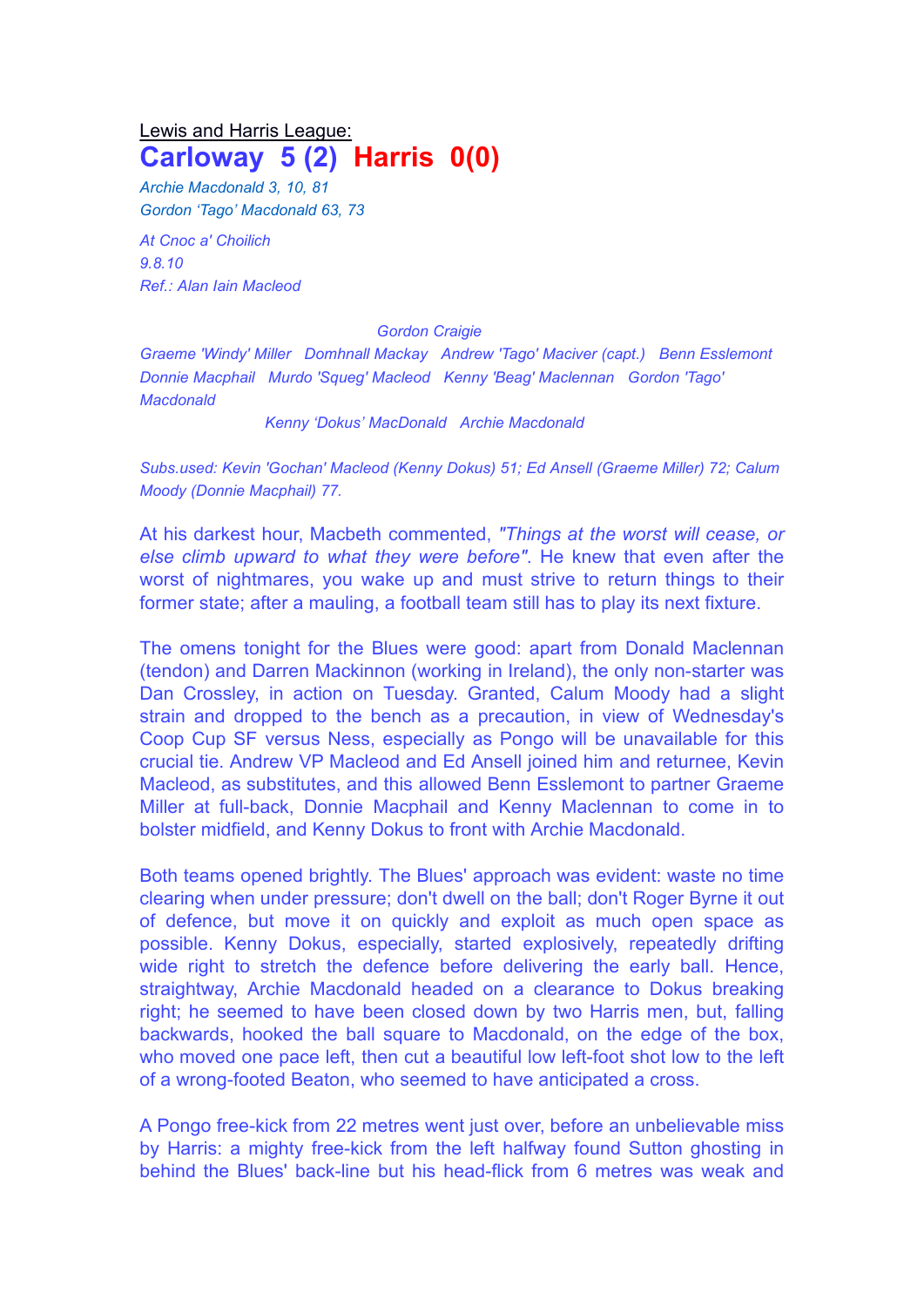Craigie pulled off a minor miracle by scrambling it away to his left. Immediately, the Hearachs were punished: once again, Dokus got free on the right, survived two strong challenges, and broke in on the right goal-line, and his low cross across goal was met by Macdonald, unmarked on the 6-metre line.

Harris were struggling: unable to build out of defence, they started to lose shape and were now giving the ball away cheaply. On 17 minutes both Macphail and Tago were unable to get on the end of a Mackay cross; a Sgwegg drive from 25 metres skimmed the bar in the 29th minute, and in 36 minutes Beaton double-saved brilliantly from Sqwegg, then Dokus's rebound. Moments later, he had to move sharply to beat Tago to a Kenny Beag cross.

The second half continued in the same vein as, immediately, a beautiful Archie Macdonald-Dokus-Tago move tested the keeper. Even Dokus's departure with an injured wrist didn't inhibit momentum as Gochan provided an inspirational replacement as a traditional right-winger.

A flurry of Harris corners led to a difficult hanging Sqwegg free-kick from 25 metres being tipped over; the resultant Macphail corner on the right dipped along the 6-metre line, falling neatly for ace predator Tago to half-volley home. A Tago free-kick from 22 metres was answered by a Craigie block from Sutton, before Gochan once more stormed down the right; he cut in neatly and found Tago on the left edge of the box. Tago took one step to his right, before expertly finishing low to Beaton's left with his right foot.

Na Gormaich seemed determined to exorcise their internal demons and continued to push hard: on 76 minutes a glancing Pongo header off a Macphail corner on the left whacked the crossbar and spun away; then Gochan shot over from a Calum Moody lay-off. Finally, a Kenny Beag through ball found Archie Macdonald moving clear centrally, 25 metres out, in a suspiciously offside position. No flag went up; indeed, there was no linesman! So he ran on, rounded the keeper, and coolly finished.

In many ways Harris were unlucky as they ran into a Carloway express desperate to show the island football fraternity - and themselves - and Tam Cowan - that they are far better than the Aths' result suggests, especially when they have everyone available. Also, it means entering Wednesday's Coop clash in a positive frame of mind.

Harris had their good points, though: an excellent keeper in David Beaton; positive defence in Murdo Macleod, and tireless running in midfield from Mulhearn(?) and the talismanic Koch. Up front Sutton and the youngbloods pressured throughout, but despite their efforts and a series of dangerous corners in both halves, they never really threatened, and Carloway were able to control most of the play.